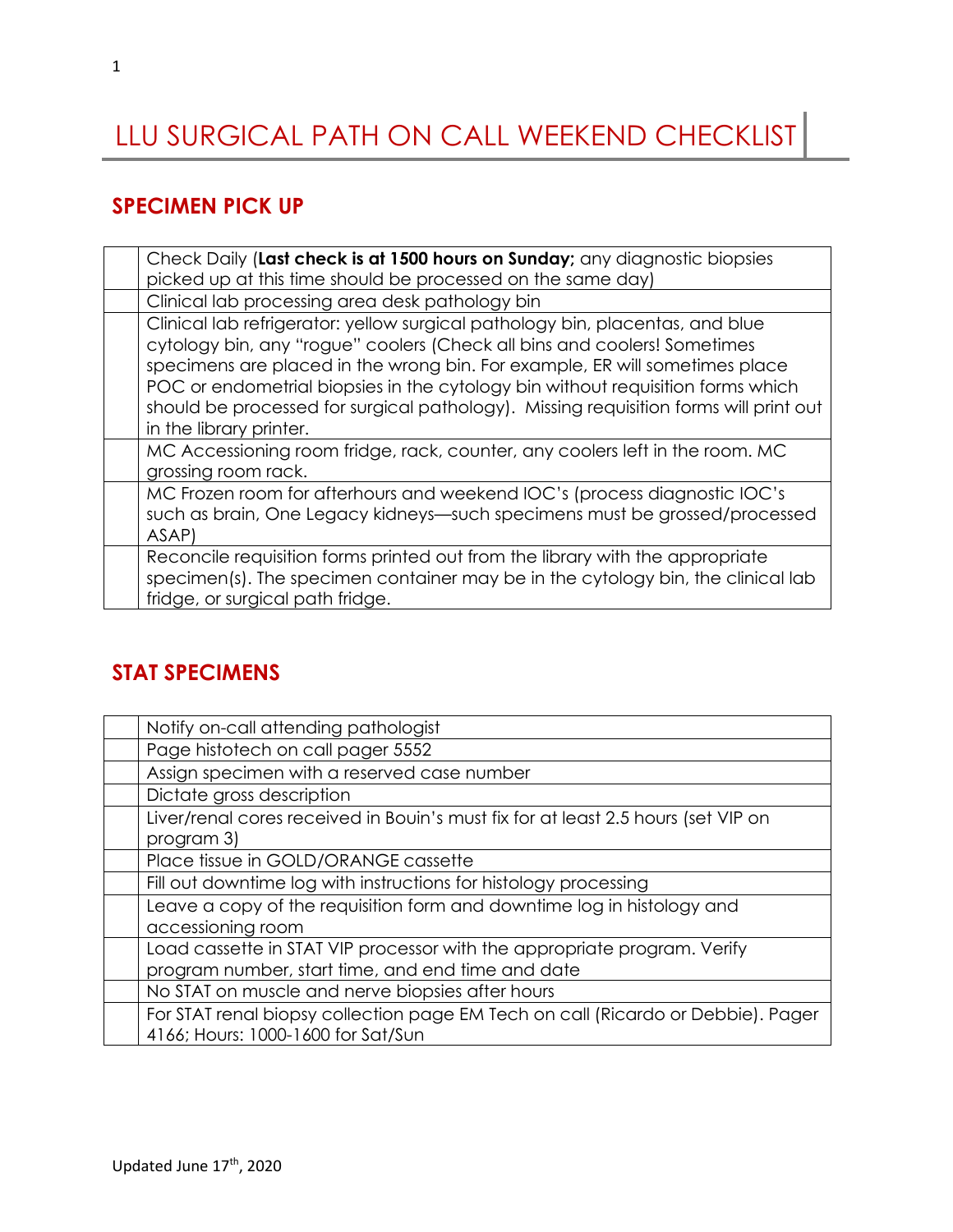## **PREPARATION OF UNFIXED SPECIMENS**

| Review clinical information before prepping any specimen                           |
|------------------------------------------------------------------------------------|
| GI resections- open and pin mucosa on cork/paraffin board (neoplastic cases);      |
| strip fat and place in ETOH if patient had prior treatment (except for fat         |
| underlying tumor to preserve radial margin)                                        |
| Whipple- take margins (CBD, pancreatic duct) and bivalve                           |
| Hysterectomy- bivalve to ensure mucosa is fixed                                    |
| Cystoprostatectomy-infuse bladder with formalin using a catheter                   |
| Placentas- rinse and place in formalin. Must be grossed and processed on the       |
| weekend.                                                                           |
| Splenectomy- make fixation cuts and place in formalin. (Sample a portion and       |
| place in RPMI for enlarged spleens. Store RPMI in accessioning room refrigerator.  |
| Check with attending if a piece is needed to be sampled for lymphoma               |
| protocol.)                                                                         |
| Orchiectomy-weigh, ink, bivalve, and fix.                                          |
| Kidney- take ureter, vein, & artery margins; ink minimally over tumor and bivalve  |
| (can section multiple times if tumor is large. For urothelial CA- ink bladder cuff |
| and urethra adventitia differentially (do not sample bladder cuff margin), open    |
| urethra with scissors and bivalve kidney through hilar aspect.                     |
| Breast mastectomy- ink (superior: blue; inferior: green; posterior: black overlay) |
| and serially section like a book (edge intact), make a note of the time it was     |
| placed in formalin.                                                                |
| Lung-infuse with syringe and/or through bronchial branches                         |
| Prostate-place in formalin. Larger prostates must be transferred in a larger       |
| container.                                                                         |
| Bone - place in formalin and alert staff PA if specimen is an osteosarcoma case    |
| Liver- place in formalin for 4 hours, make 1.0 cm fixation cuts, and place in      |
| formalin again for 48 hours especially for HCV cases. Instruments must be          |
| disinfected with bleach or Cavicide for 15 minutes. Trash must be double           |
| bagged.                                                                            |
| Pediatric tumor-sample normal and tumor and place in -70 deg freezer before        |
| placing in formalin                                                                |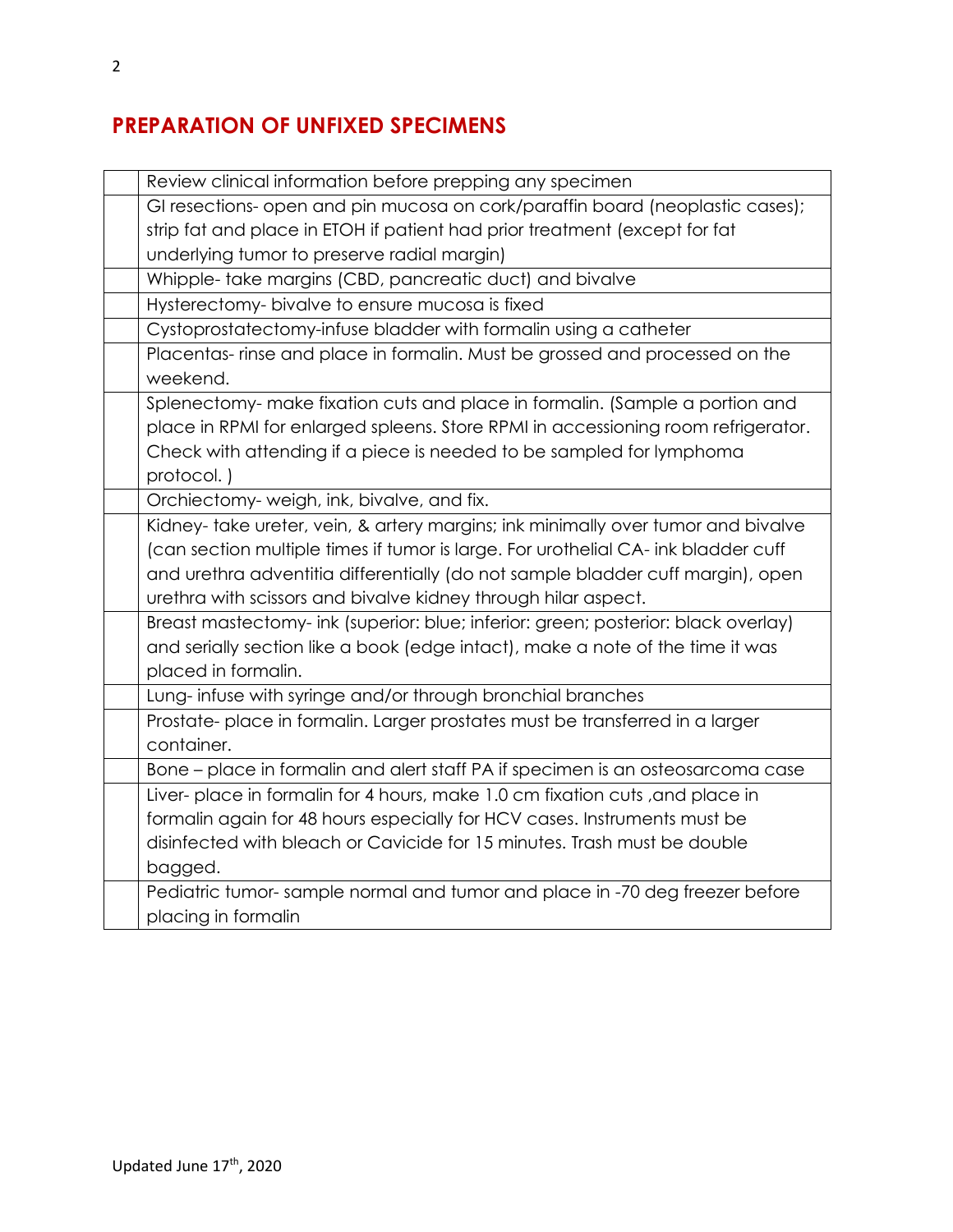## **SPECIMEN PROCESSING**

| Print reserved case numbers                                                                |
|--------------------------------------------------------------------------------------------|
| Print requisition form if missing or pick up from the library printer. If requisition form |
| is not in the library printer or available to print, contact department for a              |
| requisition form. For diagnostic cases, consult the IQ pathologist if requisition form     |
| does not come in the lab on time.                                                          |
| Tissues with special handling i.e. pediatric tumors (check laminated sheets in             |
| weekend binder)                                                                            |
| Utilize appropriate color cassettes (pink: steps; yellow: IHC stains; tan: ribbons,        |
| nerve, muscle, skin)                                                                       |
| Fill out downtime form for all specimens with a reserved case number                       |
| Save accessioned cases on Processing Task Order Entry                                      |
| Gross all placentas, hemi-thyroidectomies, valves, diagnostic specimens/biopsies           |
| (POCs, skin bx, GI bx, bone bx, ECC/EMCs, small biopsies, brain for tumor, small           |
| IOC cases, and One Legacy transplant IOC cases). Do not gross brain for                    |
| epilepsy or seizure.                                                                       |
| Put number of pieces on side of cassette for all endomyocardial biopsies and               |
| core biopsies                                                                              |
| Check decals on both days (poke tissue with a pin); add comment on Cerner if               |
| not processed by Sunday.                                                                   |
| Keep dictations under 3 minutes and flag biopsies as priority (!)                          |
| Triage and load all cassettes from MC, Surgical Hospital (SH), and Murrieta                |
| Refer to Cytology Handling List for cytology specimens                                     |
| Refer to Bone Marrow processing instructions in binder for bone marrow                     |
| specimens                                                                                  |
| Place a copy of downtime form for specimens with reserved case number in                   |
| histology and accessioning room                                                            |